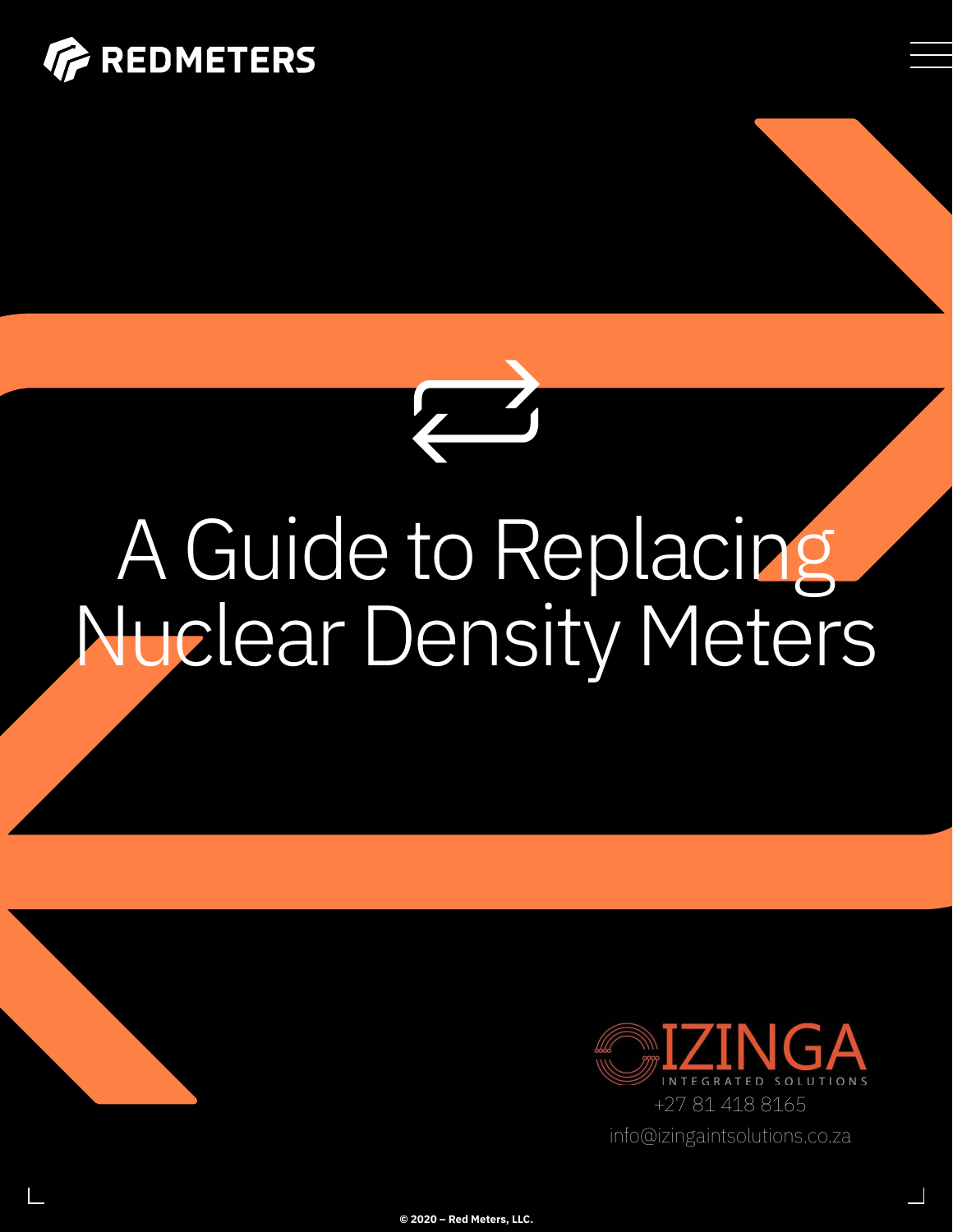Although the reasons or timing may vary, every measurement process will at some point need to consider replacing its nuclear density meter. If you currently find yourself in this situation, don't worry – you have plenty of company.

A requirement for obtaining a nuclear density gauge license is for you to be aware of how you are going to dispose of your gauge when you are done using it. For most processes, the need to replace a nuclear density meter is driven by a specific event.



### 44

**Since the nuclear source within these density meters is hazardous, it is heavily regulated with requirements for licensing, controlling documentation, specialised training and leak testing. The company wanted to reduce their dependence on nuclear instrumentation to avoid**  having to comply with these *regulations while* **increasing safety for their personnel.**

**-[EME]**



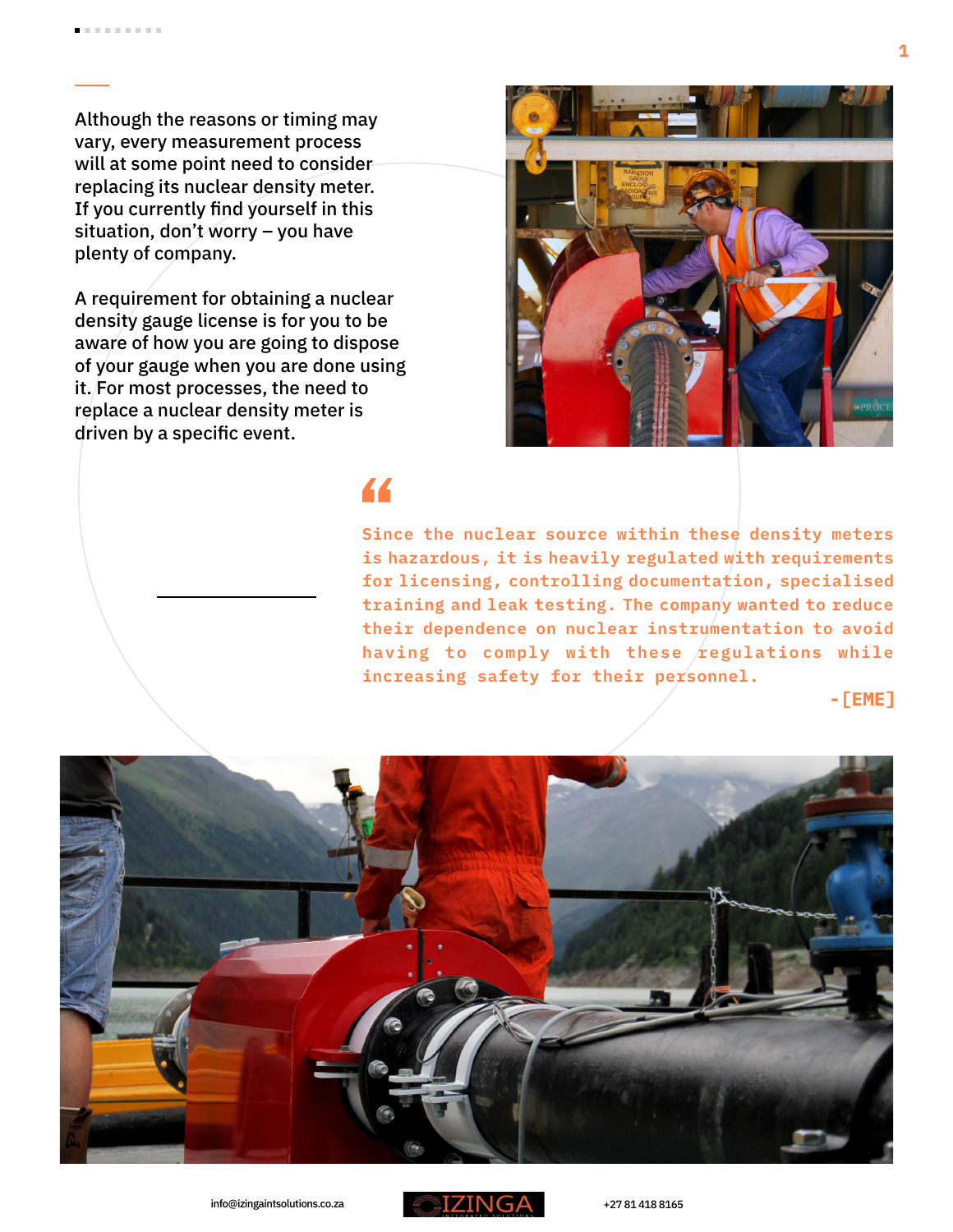**Perhaps the gauge is too old and not worth fixing, or the job which you obtained the gauge has ended. Although for a small percentage of companies this may take the form of an unrepairable system failure, the majority of businesses find themselves facing a replacement decision for one of seven key reasons:**

## 01 **Licensing & Permitting**

Understandably, nuclear gauges aren't sold to just anyone. Licenses and permits must be acquired in order to possess, move or retain one. The process for obtaining and retaining licenses and permits are costly, time-consuming and in most cases extremely frustrating. This additional work ultimately drains valuable resources away from the company's core objectives.





### 02 **Personnel**

Due to the strict constraints around possessing a nuclear device, specialist personnel are required at all times. The number of personnel required depends on the process and number of nuclear gauges, but in all operations a special Radiation Safety Officer is required. This person is responsible for radiological safety in conjunction with the use, handling, and storage of radioactive materials in a program licences by the Nuclear Regulatory Commission (NRC).

These specialists are unsurprisingly expensive to employ with an average annual salary of over \$135,000 and are in high demand according to Chron.

**Source <https://work.chron.com/average-salary-radiation-safety-officer-1187.html>**

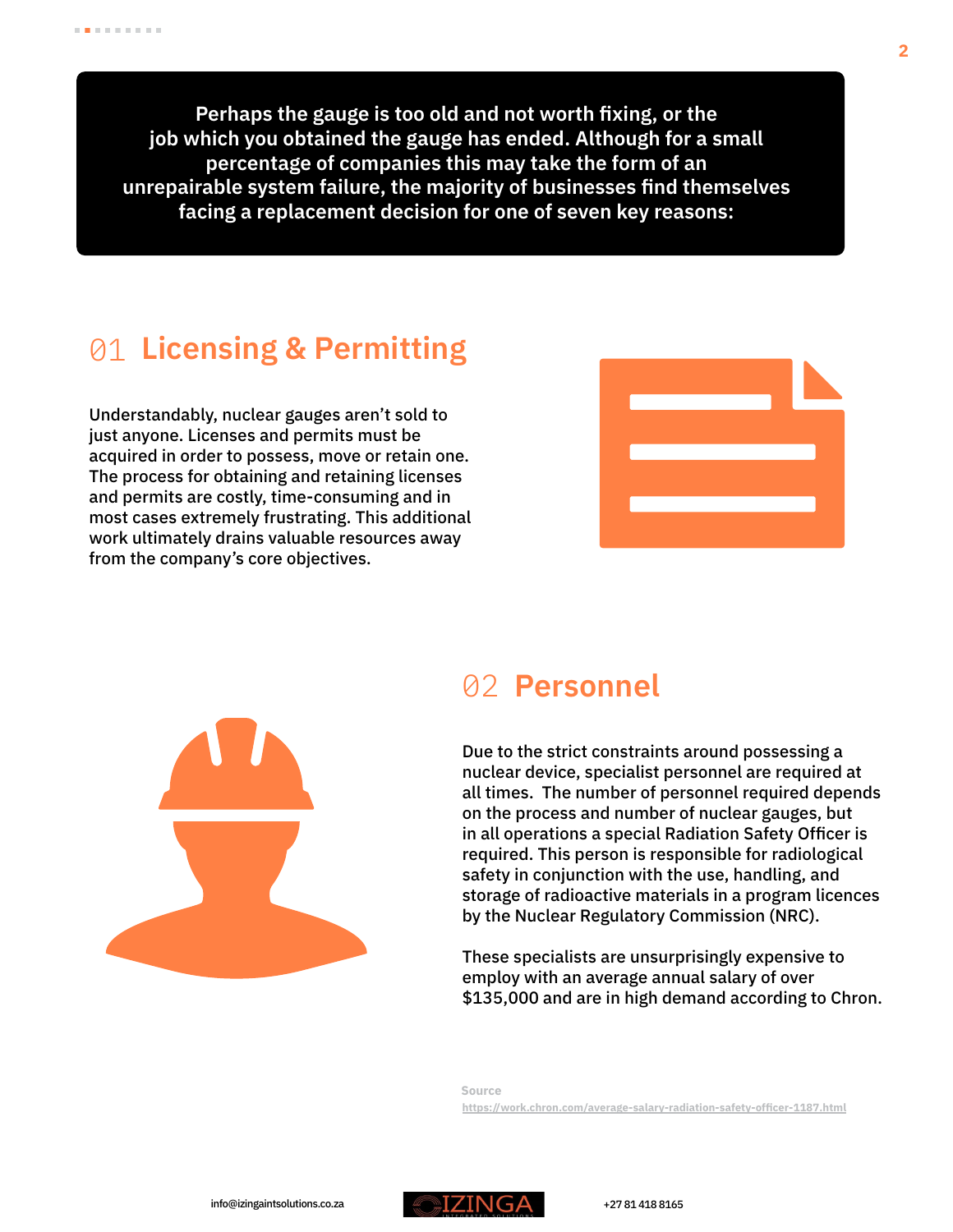# 03 **Safety**

The owner of every nuclear device is responsible for ensuring the nuclear device remains contained and the strictest safety standards are met at all times. Tests are ongoing and become more frequent as the device ages and wear weakens both the core and casing.

### According to the Office of Homeland Security & Emergency Coordination Radiation Safety Division:

*"A sealed source is a contained source that has been constructed and tested to pass specific accident conditions without the release of radioactive material. NRC (or an Agreement State) performs a safety evaluation of each sealed source before authorizing a manufacturer (or distributor) to distribute the sealed source. A leak test of a nuclear gauge must be performed every six months to assure that the sealed sources are not leaking."* 



### 04 **Location Restrictions**



Nuclear meters cannot be transported without proper paperwork, and most organizations have restrictions on the transport of nuclear materials. Many dredging industries cannot use nuclear density meters on ships because nuclear sensors are not built to be moved. During any transportation, the device must be removed from its home within the process and packaged within a special case with specific markings. Nuclear gauge manufacturers provide a carrying case designed, marked, and labeled to comply with Department of Transportation (DOT) regulations. The case is a US DOT Type-A container. There is also extensive paperwork that must be transported with the nuclear gauge including:

- USDA Radiation Use Permit
- USDA Radioactive materials license
- **O** Transportation Declaration
- **O** Emergency Response Guideline

Due to the safety threats associated with "loose nukes" and theft of nuclear devices, there are strict transportation security protocols that must be followed in order to transport any nuclear device.

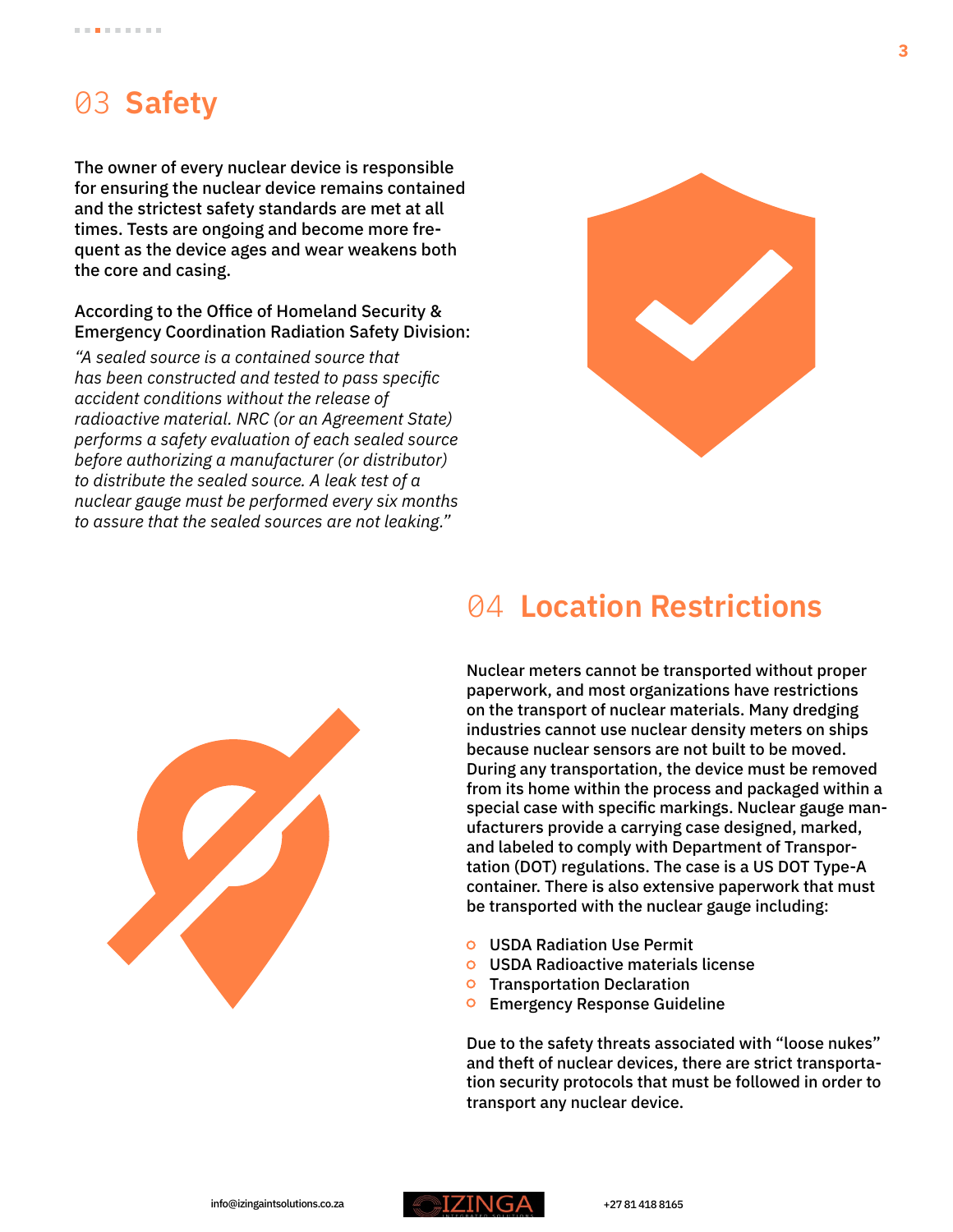### 05 **Measurement Accuracy**

The nature of nuclear density gauge readings are completely random. Readings are taken at random times throughout the process with the assumption that a process slurry is uniform. We know, of course, that is not the case.

In addition to this, nuclear density gauges become less powerful over time, which inhibits the accuracy of the readings. As the power of the core weakens over time, the readings are less and less accurate.

Recalibration is required as the half-life of the device deteriorates, requiring more frequent recalibration and safety testing such as wipe tests as the device nears its end of life.





### 06 **Maintenance**

In order to maintain the safety and accuracy of nuclear devices, ongoing maintenance is imperative. This maintenance is not optional based on the preferences of the owner - but regulated by the USDA.

Furthermore, should any non-routine maintenance be required, it must be performed only by the device manufacturer.

# 07 **Total Cost of Ownership**

Because of all the reasons detailed above, the overwhelming motivator for replacing a nuclear density meter is the total cost of ownership. Acquisition cost for a single measurement device is a tiny percentage of the total cost of ownership. Within as little as a year, nuclear density meters prove to be more expensive than modern solutions.

Cost of ownership increases significantly as the device ages with the most expensive cost being at the end of the life of the device - disposal. As the half-life of the device deteriorates, the ownership costs and the accuracy deteriorate exponentially. What was seemingly an affordable solution initially can break the budget of even the largest operations.



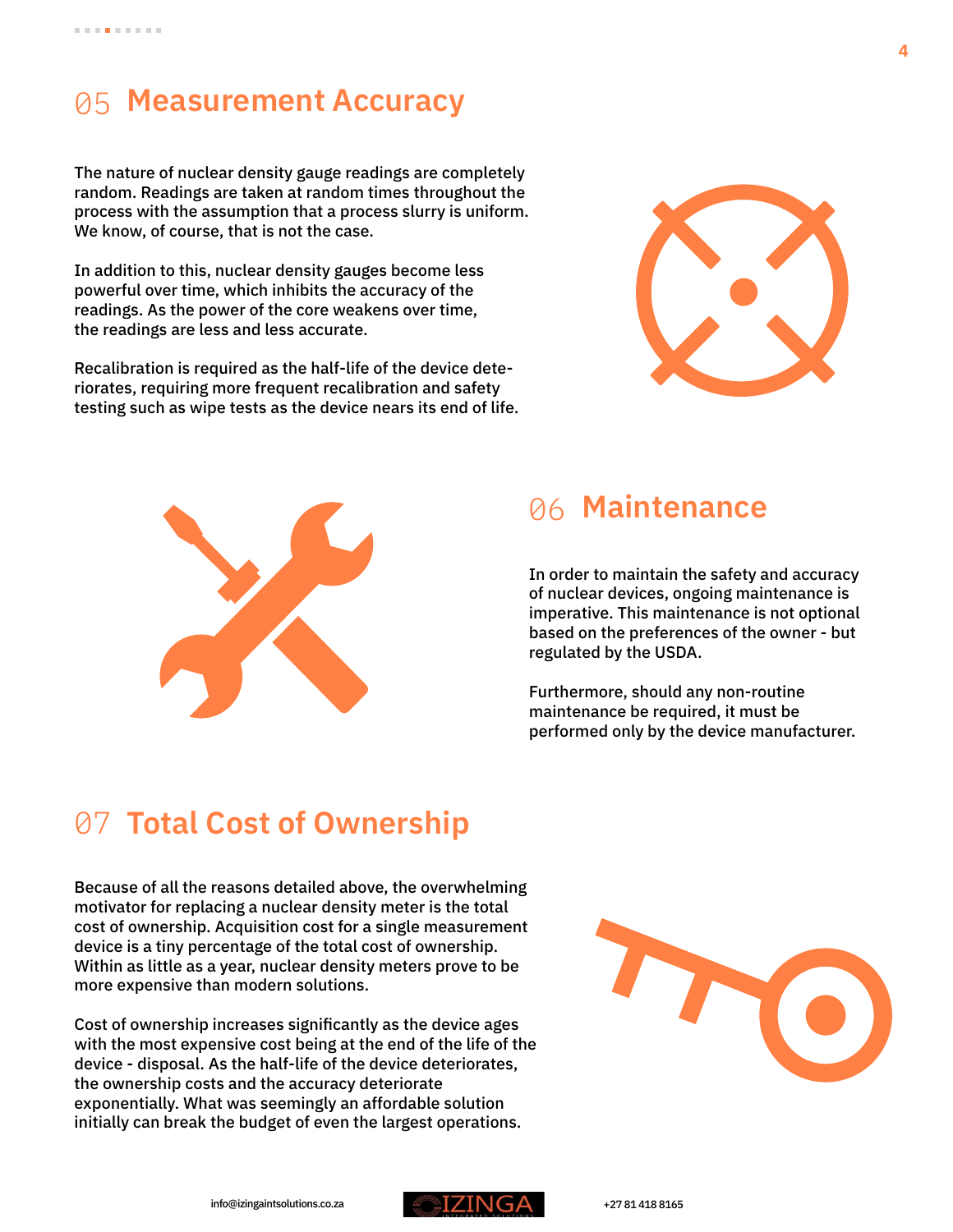# **Disposal**

"The important thing to know is you can't just throw the gauge in a dumpster or scrap yard. It must be properly disposed or transferred and you must generally know which of these actions you are going to exercise even before you buy the gauge."

#### - American Portable Nuclear Gauge Association

So, you've decided to replace your nuclear density gauges - but where do you start? Firstly, you should be warned - this is neither a simple nor economical process. Albeit, these are simply contributing factors as to why you should be replacing your nuclear density gauges with modern solutions ASAP!

"Be careful, many independent disposal options can be very expensive."

- American Portable Nuclear Gauge Association

Disposal of a nuclear density gauge is considered transportation or transfer. You cannot transfer for any reason, be it disposal, sale or service, unless you have first determined that the receiving party is authorized to accept this specific radioactive material.

In order to confirm the receiving party, you should view a copy of their license to see if they are licensed to accept this exact brand and model of gauge. Make sure the license has not expired. Obtain a bill of sale, a copy of the transferee's license, make sure you have a current leak test on the gauge and make sure you amend your inventory. If you are getting out of the gauge business and are looking to decommission your license make sure you follow your agency's requirements for decommissioning. This usually requires advance notice – you don't want to wait until you are too close to your license renewal anniversary date – you may end up paying for an additional year. Keep good, solid records of any transfer. Notify your agency of any transfers and/or disposals.

In most cases, manufacturers of nuclear density gauges facilitate disposal. **(The cost of which they likely do not share at the time of purchase!)** There are, however, independent consultants who are also licensed to dispose of nuclear density gauges or you can also attempt to sell to another licensed user.

A nuclear gauge cannot be given away, placed on excess property lists, thrown away, or abandoned. Any of these actions is a serious violation of NRC Federal Regulations. If a Permit Holder leaves USDA without arranging for the proper transfer of a gauge, local management or the LRPO (Location Radiation Safety Officer) must maintain control of the nuclear gauge until the name of a new Permit Holder candidate can be submitted to the Radiation Safety Division.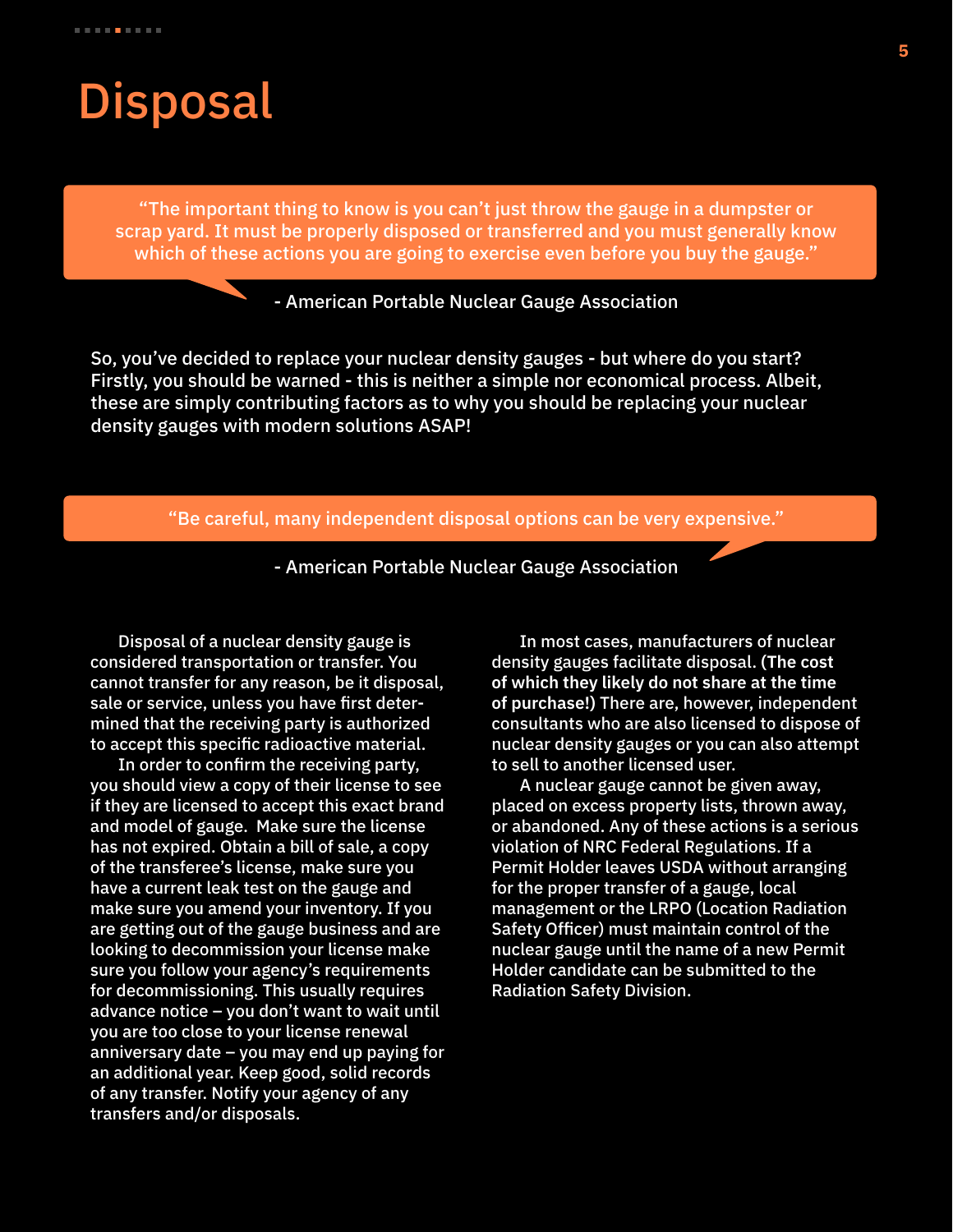The proper disposal of nuclear gauges is required. The original manufacturer will usually accept the return of the gauge. (Other nuclear gauge manufacturers may also accept the transfer of a nuclear gauge). A nuclear gauge may also be transferred to another USDA employee with a nuclear gauge Permit, or to any non-USDA person or organization that is licensed by the state or the NRC to have the gauge.

All gauge transfer methods must be done with the assistance and approval of the Radiation Safety Division. The Radiation Safety Division must verify the license or permit of the recipient and assure that the leak test requirement is current. A nuclear gauge can be trans-

# Theft or Loss

As soon as it becomes known that a nuclear gauge has been stolen, lost or, misplaced, the Permit Holder, or the individual in possession of the nuclear gauge, must immediately call the Radiation Safety Division for assistance. Finding the gauge must be an urgent priority, which may involve law enforcement and the resources of the NRC.

ferred only upon the written approval of the Radiation Safety Division. Upon transfer of the gauge, a letter of receipt from the gauge recipient must be obtained and sent to the Radiation Safety Division. The gauge transfer is not considered complete until the Radiation Safety Division has received this letter. At that time, the Radiation Safety Division will update the permit and inventory data for the Permit Holder, and release the Permit Holder from responsibility for the nuclear gauge.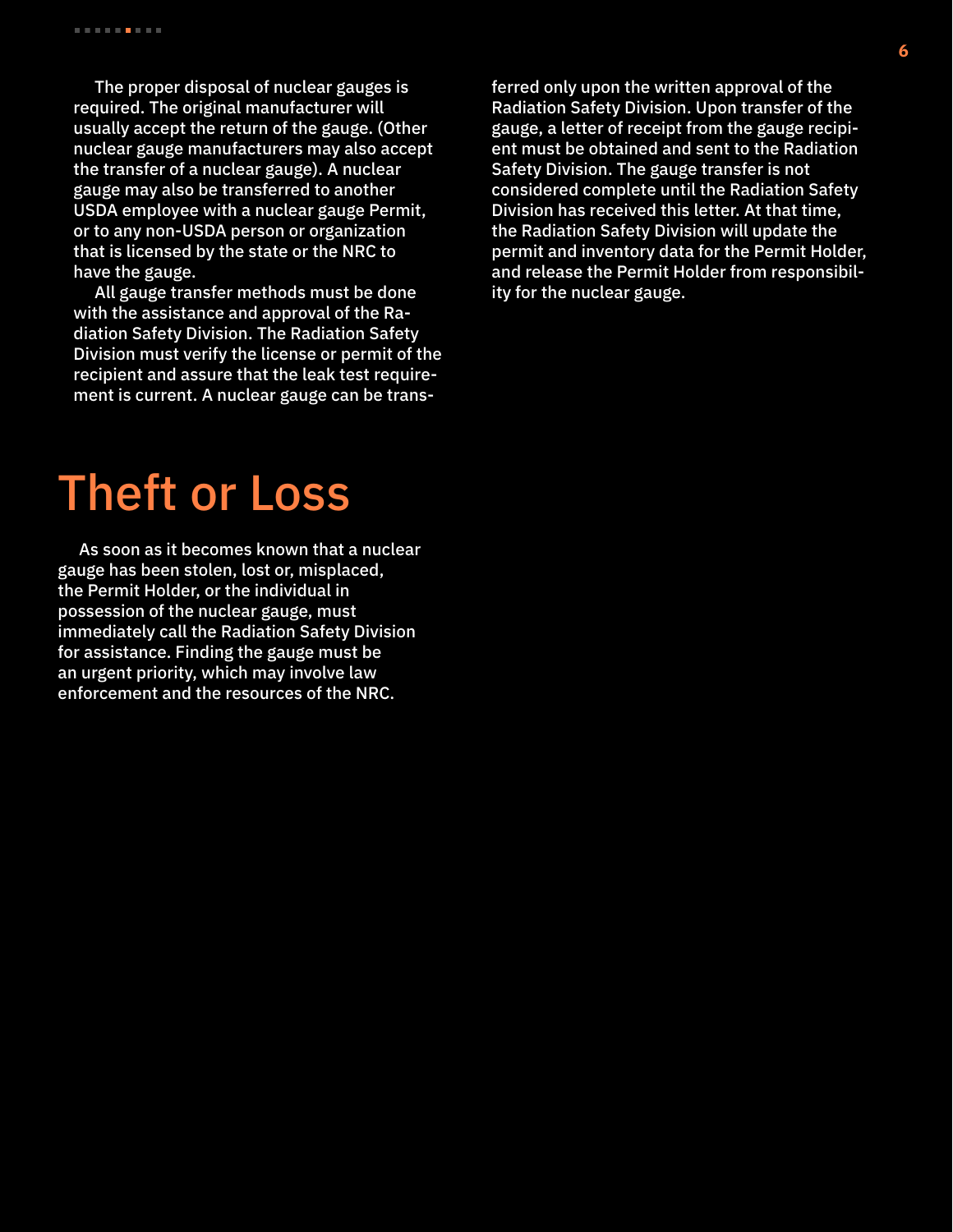# Replacement

Thankfully, replacing a nuclear density gauge with a modern measurement device is much simpler and economical than disposing of a nuclear density gauge!

- 1 2 **Assess how many nuclear devices are within your operation Determine your method for removing and disposing of your nuclear gauges**
	- 3 **Determine what measurement equipment or process control changes will replace the device.**

Popular replacement options include:

 $\bullet$ **Sampling** 

Economical, but highly inaccurate

#### $\bullet$ **Coriolis**

High accuracy, but only appropriate for liquids and dissolved solids on small pipe diameters

### **Red Meter**

- Unrivaled accuracy and repeatability
- Low total cost of ownership
- Appropriate for a vast range of pipe sizes and applications



**Implement new density meter and, based on your replacement option, modernise your entire process.**

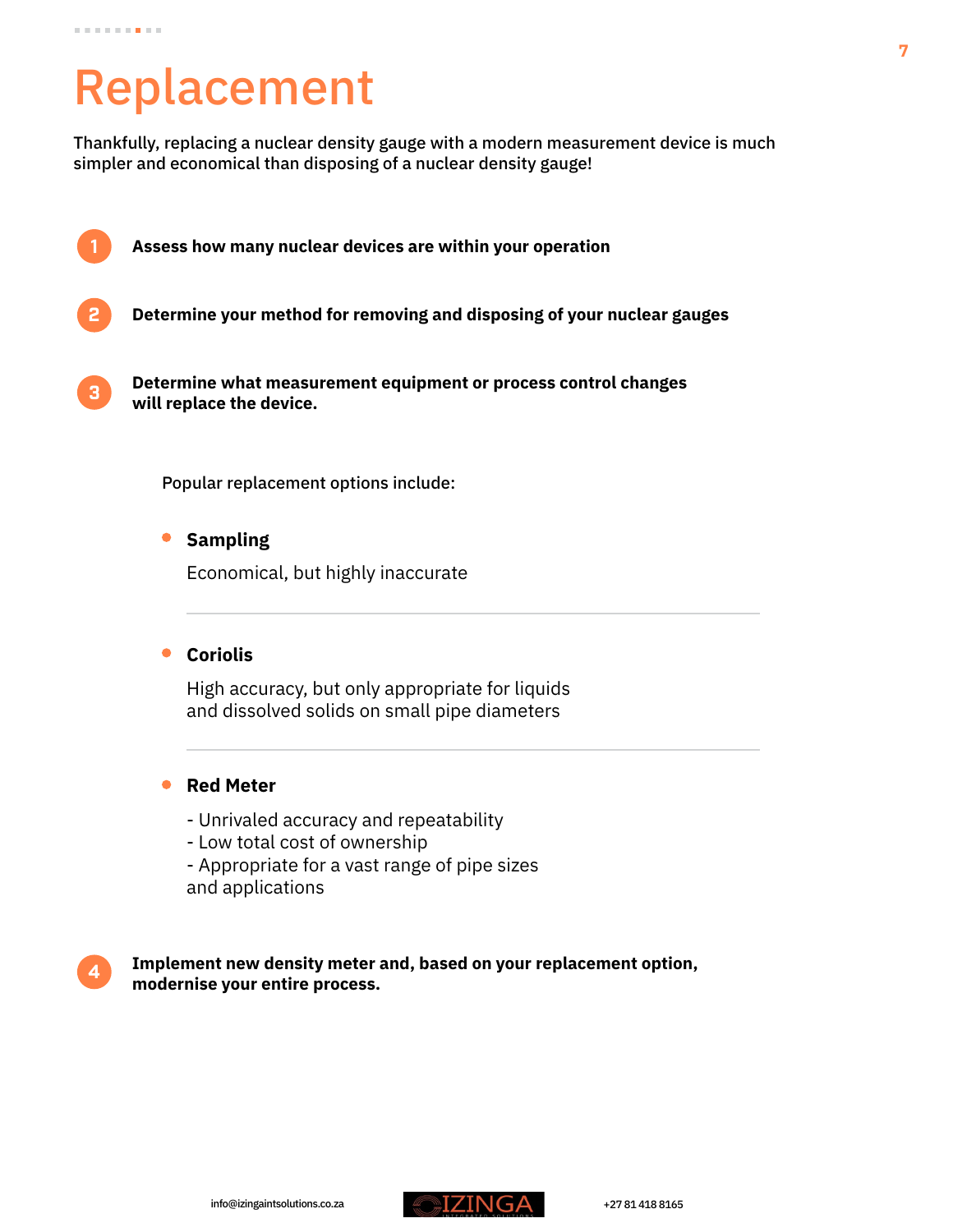# **The Red Meters Solution**

Thanks to a simple methodology and highly intelligent algorithms, the Red Meter was designed to empower process engineers by providing measurement data that empowers.

The Red Meter takes continuous readings of multiple measurement variables which are recorded and used to perform a range of calculations by its integrated computer. This data is then displayed on screen and can be output to third party systems. Measurements include density, media pressure, flow rate and solids accumulator.

Whether we are working with process control engineers on the front lines or industry associations that define best practices and standards, our disruptive technology aims to create a new standard for industrial measurement. This new standard breaks free of legacy limitations, breathing new life into industries and applications that are essential to our global economies.



# **Ready to modernise your process?**

Speak to one of our experts today to get started

**+27 81 418 8165 | info@izingaintsolutions.co.za**